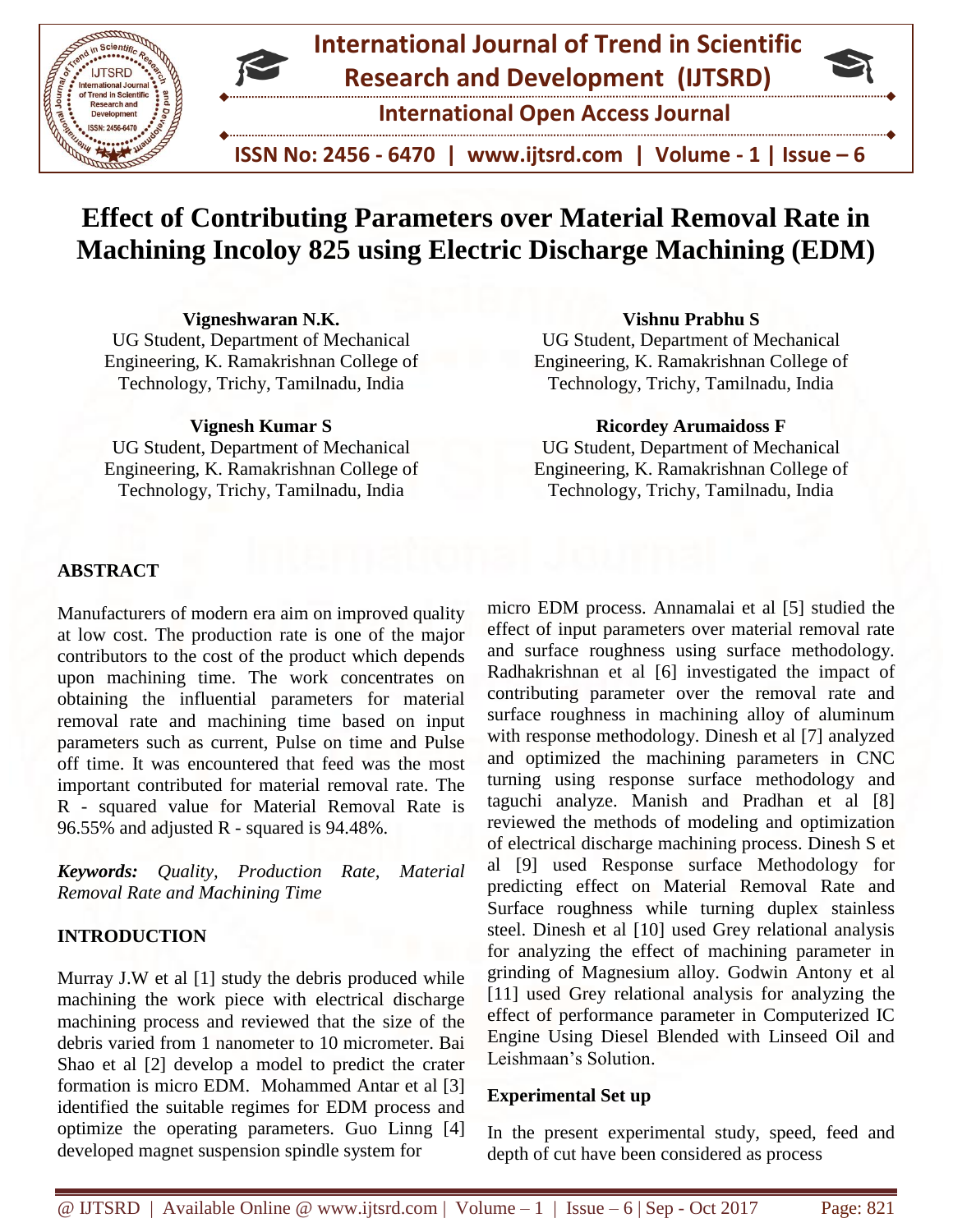| <b>Machining Symbol Unit</b>       |               |         | <b>Level</b> |                   |                   |
|------------------------------------|---------------|---------|--------------|-------------------|-------------------|
| <b>Parameter</b>                   |               |         | <b>Level</b> | <b>Level</b><br>2 | <b>Level</b><br>3 |
| <b>Discharge</b><br><b>Current</b> | $I_p$         | A       |              | 14                | 20                |
| <b>Pulse Off</b><br><b>Time</b>    | $T_{\rm off}$ | $\mu s$ |              | 6                 | 3                 |
| <b>Pulse On</b><br><b>Time</b>     | $T_{on}$      | $\mu s$ | 40           | 60                | 85                |

**Table 1 Working Range of Parameters**

variables. The working range of each parameter with their units is listed in table 1. Table 2 shows the experimental results. The Experiments was conducted using Sparkonix Series (S35) electrical discharge machining and the surface roughness was measured using TR200 surface Roughness tester.

| Si.No                                | $Current(I_p)$<br><b>Ampere</b> | <b>Pulse ON Pulse OFF</b><br><b>Time</b><br>$(T_{on})$<br>seconds | <b>Time</b><br>(T <sub>off</sub> )<br>seconds |
|--------------------------------------|---------------------------------|-------------------------------------------------------------------|-----------------------------------------------|
| 1                                    | 6                               | 40                                                                | 9                                             |
| $\overline{2}$                       | 6                               | 60                                                                | 9                                             |
| $\overline{\mathbf{3}}$              | 6                               | 85                                                                | 9                                             |
| 4                                    | 14                              | 40                                                                | 6                                             |
| $\overline{\overline{\overline{5}}}$ | 14                              | 60                                                                | 6                                             |
| 6                                    | 14                              | 85                                                                | 6                                             |
| 7                                    | 20                              | 40                                                                | 3                                             |
| 8                                    | 20                              | 60                                                                | 3                                             |
| 9                                    | 20                              | 85                                                                | 3                                             |

**Table 2 Experimental results**

# **RESULT DISCUSSION**

**Response surface Methodology**



# **Figure 1 Effect of pulse on time and current over material removal rate.**

Figure 1 shows the effect of pulse on time and current over material removal rate. The Material removal rate remains constant throughout the range of pulse on time whereas the material removal rate has increased linearly with increase in current. The maximum Material removal rate was attained at 20 amperecurrent and 80 seconds of pulse on time.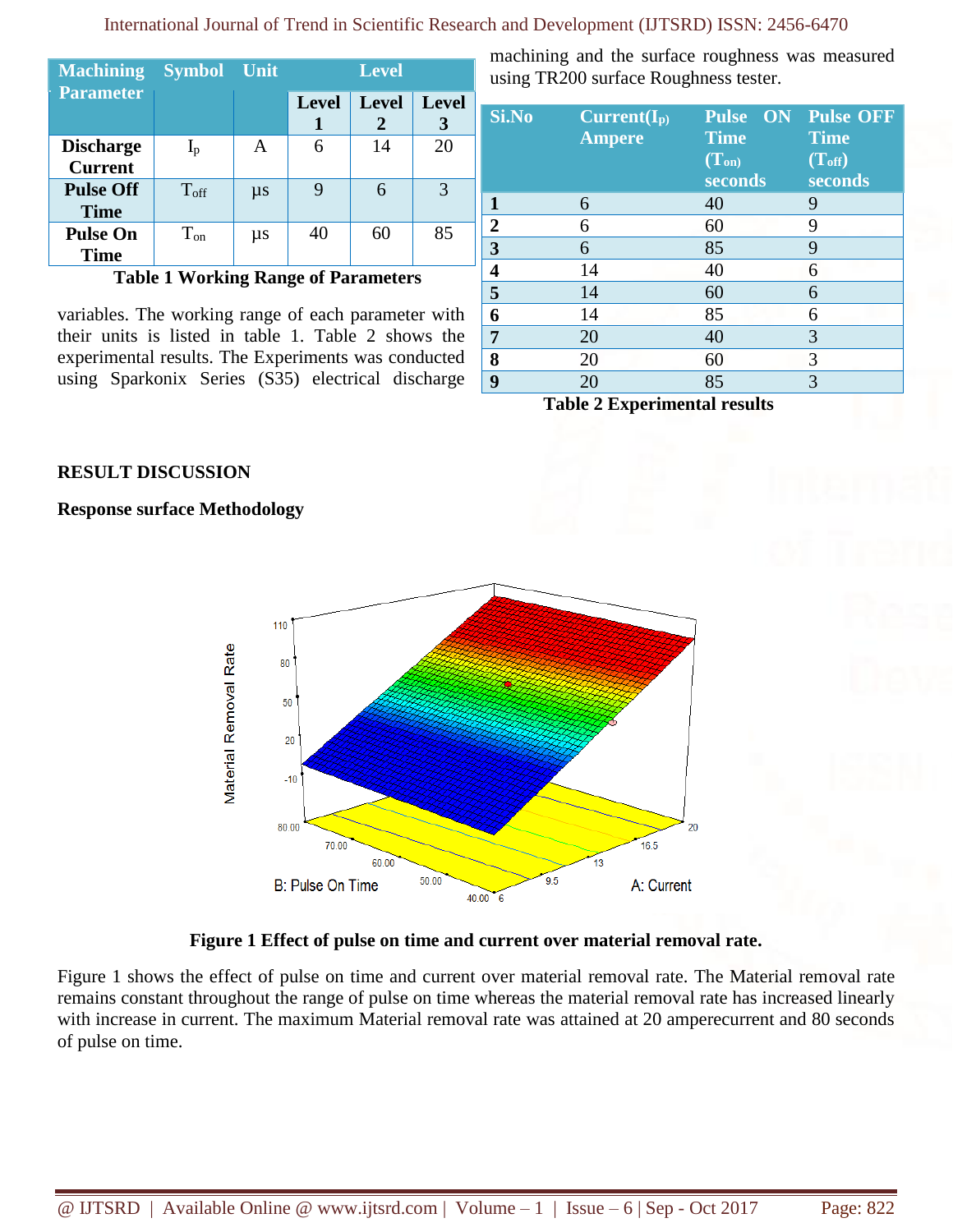

**Figure 2 Effect of pulse on time and pulse off time over material removal rate.**



#### **Figure 3 Effect of pulse off time and current over material removal rate.**

Figure 2 shows the effect of pulse on time and pulse off time over material removal rate. The Material removal rate remains constant throughout the range of pulse on time whereas the material removal rate has increased linearly with increase in pulse of time. The maximum material removal rate was attained at 80 ampere current and 9.0 seconds of pulse on time.

Figure 3 shows the effect of pulse off time and current over material removal rate. The Material removal rate remains constant throughout the range of pulse on time whereas the material removal rate has increased linearly with both increased in current and pulse off time. The maximum material removal rate was attained at 80 seconds of pulse off time and 20 amperecurrent.